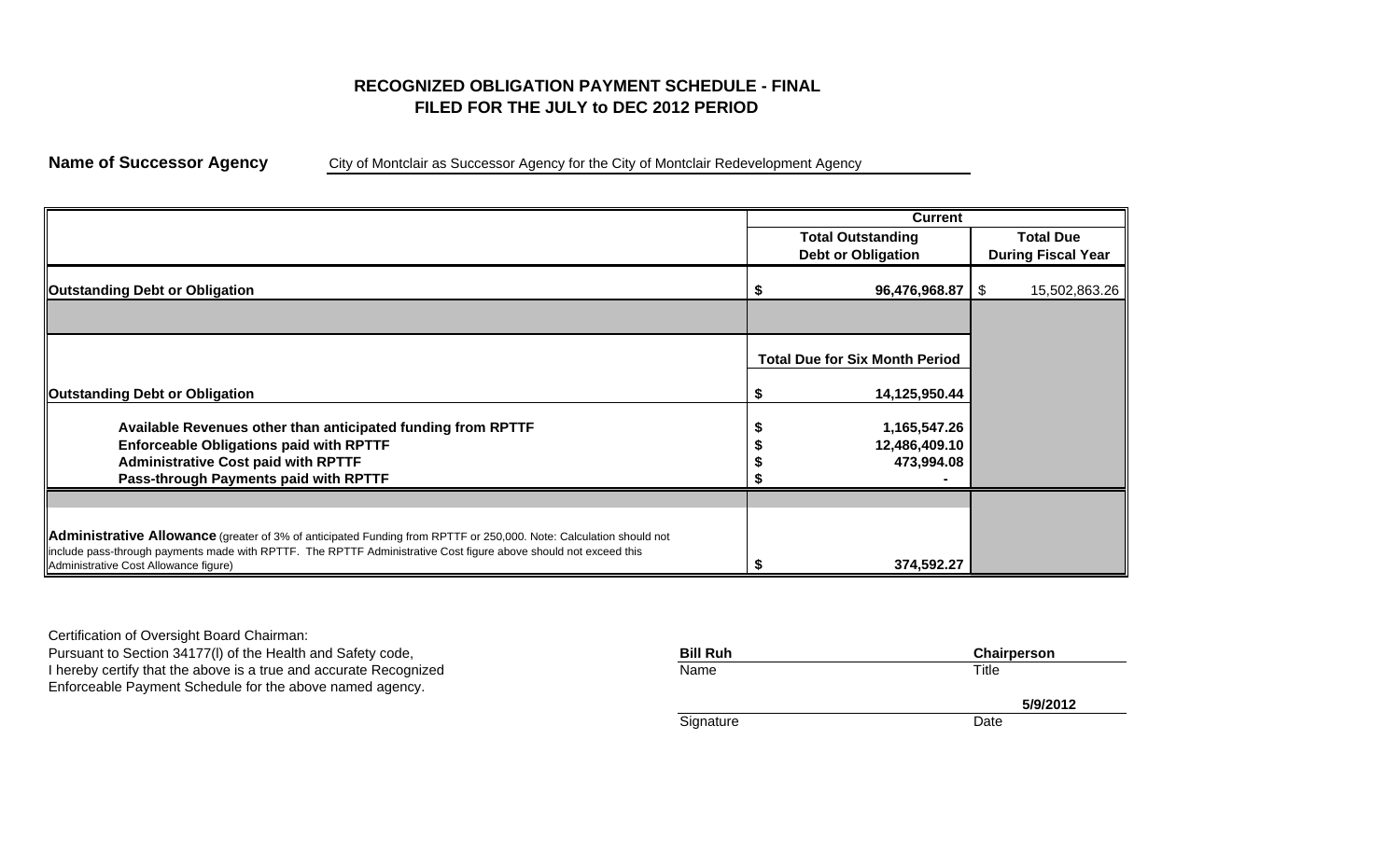Project Area(s) RDA Project Area All

# **RAFT RECOGNIZED OBLIGATION PAYMENT SCHEDULE**

**Per AB 26 - Section 34177 (\*)**

Contract/Agreement Project Name / Debt Obligation Execution Date Payee Description Jul 2012 Aug 2012 Sep 2012 Oct 2012 Nov 2012 Dec 2012 Total 1)|1997 Taxable Tax Allocation Bonds | 1/01/97 Bank of New York Mellon Bond Issue to Fund Non-Housing Projects | Project Area 1 309,540.00 32,010.00 RPTTF | | 23,820.00 20,000 20,000 20,000 8,190.00 8,190.00 8,190.00 8 32, 2)|2007A Tax Allocation Refunding Bonds | Density Density Density Density Density Project Area Bond Issue to Fund Non-Housing Project Area 3 40,003,175.11 1,574,268.75 RPTTF | 1,039,893.75 | | 534,375.00 1,574,268.75 | 534 3) 2007B Taxable Tax Allocation Bonds 09/27/07 Bank of New York Mellon Bond Issue to Fund Non-Housing Projects Project Area 3 4,724,600.75 301,052.25 RPTTF 214,641.75 86,410.50 301,052.25 \$ 4) 2004 Tax Allocation Bonds 02/23/04 Bank of New York Mellon Bond Issue to Fund Non-Housing Projects Project Area 4 7,278,112.50 365,175.00 RPTTF 253,987.50 111,187.50 365,175.00 \$ 5) 2001 Tax Allocation Bonds 07/06/01 Bank of New York Mellon Bond Issue to Fund Non-Housing Projects Project Area 5 14,303,365.00 758,585.00 RPTTF 530,480.00 228,105.00 758,585.00 \$ 6) 2006A Tax Allocation Bonds 06/16/06 Bank of New York Mellon Bond Issue to Fund Non-Housing Projects Project Area 5 11,988,565.75 563,099.00 RPTTF 368,984.75 194,114.25 563,099.00 \$ 7) 2006B Tax Allocation Bonds 06/16/06 Bank of New York Mellon Bond Issue to Fund Non-Housing Projects Project Area 5 6,053,287.50 155,800.00 RPTTF 77,900.00 77,900.00 155,800.00 \$ 812008 Tax Allocation Notes (1994) and the main of 125/08 (1997) and the Vork Mellon Mission Blyd-Notes Issue to Fund Non-Housing Project Area 6 8.190.000.00 8.271.900.00 RPTTF 8.271.900.00 (Notes will be in default and in 9) Employee Costs Employees of Agency Project Management Costs All Areas 411,480.56 411,480.56 RPTTF 34,290.05 34,290.05 34,290.05 34,290.05 34,290.05 34,290.05 205,740.30 \$ 10) Advertising for Bond Costs As needed Source Media Publication of Bond Call Notice All Areas 4,500.00 9,000.00 RPTTF 4,500.00 4,500.00 \$ 11) Contract for Professional Service Month to Month & or Project Completion Southern California Landscape Foundation Area 11 Required Repairs/Replacement Project Area 3 20,000.00 20,000.00 RPTTF 20,000.00 PHTTF 20,000.00 12)|Contract for Legal Services | 12/09/81 Stradling, Yocca, Carlson & Rauth Agency Legal Services | All Areas | 62,100.00 124,200.00 RPTTF | 10,350.00 10,350.00 10,350.00 10,350.00 10,350.00 10,350.00 10,350.00 10,350.00 13) Commercial Rehabilitation Loan Agreement 06/19/01 Jana Maria Campbell & Dennis Silletto Commercial Rehabiliation Loan Project Area 4 267,853.00 20,000.00 RPTTF 10,000.00 \$ 10,000.00 14) Monument Sign Repairs For project completion Sign A Rama Foundation Area 11 Required Repairs Project Area 3 2,000.00 2,000.00 RPTTF 2,000.00 \*\*\*\* \$ 2,000.00 15) Maintenance Contract **For project completion Landmark Fence** Foundation Area 11 and 12 Required Repairs Project Area 3 10,000.00 10,000.00 RPTTF 10,000.00 **RPTTF** 10,000.00 PROJECT Area 3 10,000.00 PRTTF 10,000.00 PRTT 16) Contract for Bond Trustee Service | Related to Bond issues above Bank of New York Mellon Annual Bond Trustee Fees/Costs | All Areas | 19,300.00 19,300.00 RPTTF | 9,650.00 | 9,650.00 | 9,650.00 | 9,050.00 | 9,050.00 | 9 17)|Contract for Legal Services | 10/02/07 Best Best & Krieger LLP | Agency Legal Services | Project Area 3 | 141,250.00 | 141,250.00 | RPTTF | 11,771.00 | 11,771.00 | 11,771.00 | 11,771.00 | 11,771.00 | 11,771.00 | 11,771 18) Contract for Bond Services Bondlogistix LLC Bond Continuing Disclosure Services All Areas 13,500.00 27,000.00 RPTTF 13,500.00 \$ 13,500.00 19)|Contract for Bond Services | 10,500.00 | Sondlogistix LLC Bond Arbitrage Rebate Calculation Services | All Areas | 10,500.00 | 21,000.00 | RPTTF | | | | | | 10,500.00 | 10,500.00 | 10,500.00 | 10,500.00 | 10,500.00 | 1 20) Contract for Consulting Services 03/20/06 Southern California Association of Governments Cost to Participate in Compass 2 Percent Strategy Program Project Area 3 25,000.00 25,000.00 RPTTF 25,000.00 \*\*\*\* \$ 25,000.00 \$ 2 21) \$ - 22) \$ - 23) \$ - 24) \$ - 25) \$ - 26) \$ - 27) \$ - 28) \$ - 29) \$ - 30) \$ - 31) \$ - 32) 2010년 - 대한민국의 대한민국의 대한민국의 대한민국의 대한민국의 대한민국의 대한민국의 대한민국의 대한민국의 대한민국의 대한민국의 대한민국의 대한민국의 대한민국의 대한민국의 대한민국의 대한민국의 대한민국의 대한민국의 대한민국의 대한민국의 대한민국의 대한민국의 대한민국의 대한민국의 대한민국의 대한민국의 대한민국의 대한민국의 대한민국의 대한민국의 대한민국의 대한민국의 대한민국의 대한민국의 Totals - This Page (RPTTF Funding) \$ 12,852,120.56 93,838,130.17 \$ N/A 8,395,311.05 \$ 1,334,096.55 \$ 1,311,583.30 \$ 56,411.05 \$ 56,411.05 \$ 1,311,693.30 \$ 12,465,506.30 \$ Totals - Additional Page (RPTTF Funding) \$ 41,806.00 41,206.00 \$ N/A 3,483.79 \$ 3,483.81 \$ 3,483.80 \$ 3,483.80 \$ 3,483.80 \$ 3,483.80 \$ 20,902.80 \$ Totals - Page 2 (Other Funding) \$ 1,503,798.51 1,503,494.51 \$ N/A 1,083,707.21 \$ 15,907.21 \$ 16,407.21 \$ 15,907.21 \$ 16,407.21 \$ 17,211.21 \$ 1,165,547.26 \$ Totals - Page 3 (Administrative Cost Allowance) \$ 1,105,138.19 1,094,138.19 \$ N/A 101,882.36 \$ 72,732.36 \$ 82,882.34 \$ 71,882.34 \$ 72,732.34 \$ 71,882.34 \$ 473,994.08 \$ Totals - Page 4 (Pass Thru Payments) \$ 3,123,972.00 83,009,733.07 \$ N/A - \$ - \$ 3,123,972.00 \$ - \$ - \$ - \$ 3,123,972.00 \$ Grand total - All Pages 6.6 26,476,968.87 \$ 15,502,863.26 \$ 15,502,863.26 \$ 15,502,863.26 \$ 147,856,968.87 \$ 149,034.40 \$ 1,404,270,93 \$ 1,414,356.65 \$ 149,034.40 \$ 149,034.40 \$ 1,404,270.65 \$ 17,249,922.44 \*\* All totals due during fiscal year and payment amounts are projected. **Example 2016** Payments required to be made in the first six months of the next calendar year. **\*\*\* Funding sources from the successor agency: (For fiscal 2011-12 only, references to RPTTF could also mean tax increment allocated to the Agency prior to February 1, 2012.) \*\*\*\*If not previously paid.** RPTTF - Redevelopment Property Tax Trust Fund **Bonds - Redevelopment Property Tax Trust Fund Bonds - Bond proceeds**<br>Admin - Successor Agency Administrative Allowance<br>Administrative Allowance **Admin - Successor Agency Administrative Allowance** \* The Preliminary Draft Recognized Obligation Payment Schedule (ROPS) is to be completed by 3/1/2012 by the successor agency, and subsequently be approved by the oversight board before the final ROPS is submitted to the St **before submitting the final Oversight Approved ROPS to the State Controller and State Department of Finance.** Project Area Total Outstanding Debt or Obligation Total Due During \*\*\*<br> Fiscal Year Funding Payments by month 2012-2013\*\*\*\*\* Funding Source**Payable from the Redevelopment Property Tax Trust Fund (RPTTF)**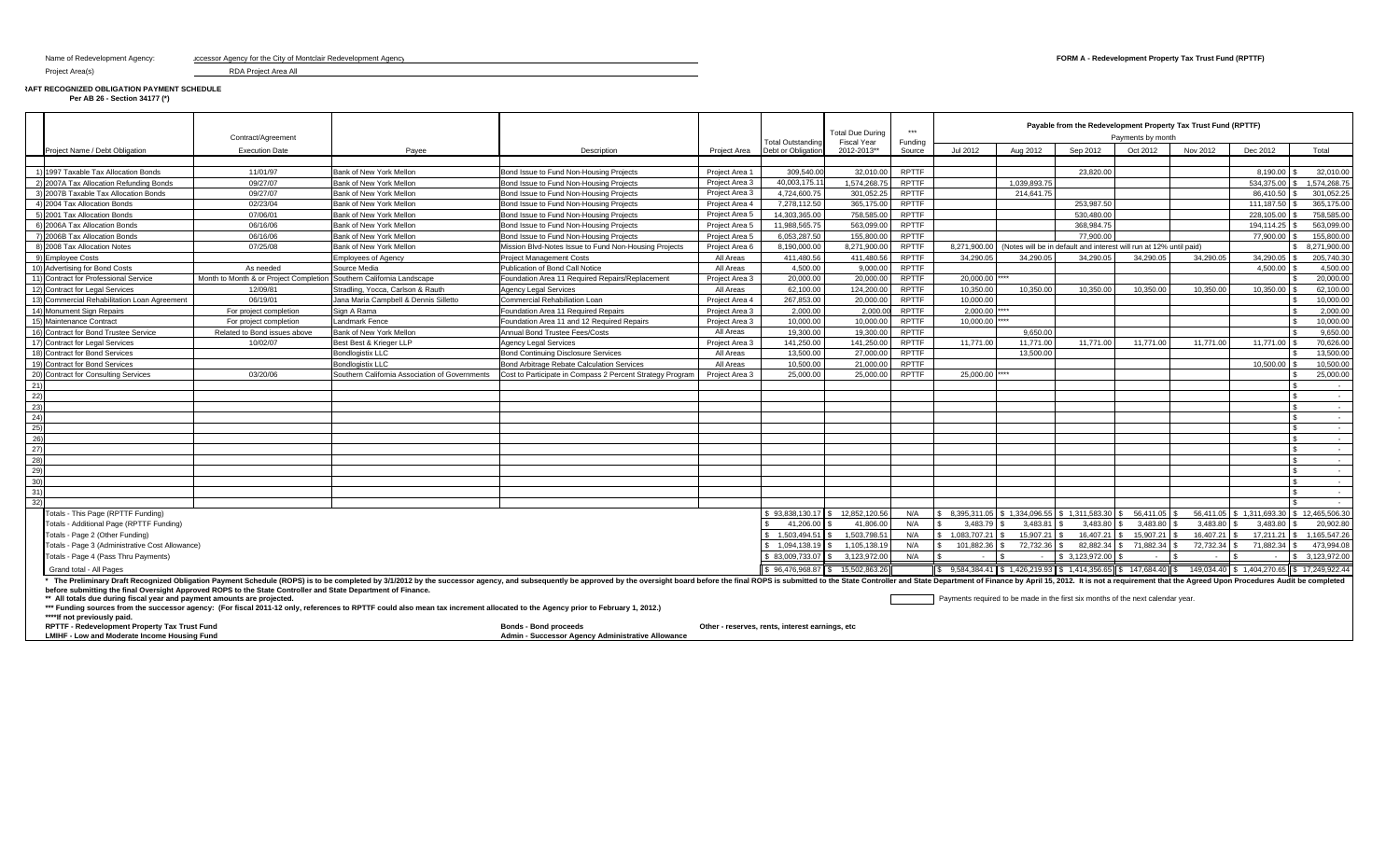Name of Redevelopment Agency: Agency for the City of Montclair Redevelopment Agency **FORM A - Redevelopment Property Tax Trust Fund (RPTTF)** 

Project Area(s) RDA Project Area All

**T RECOGNIZED OBLIGATION PAYMENT SCHEDULE Per AB 26 - Section 34177 (\*)**

|                |                                                                         |                       |                           |                                                                                                                                                                                                                                                                                                                                                                                          |                                                 |                          | <b>Total Due During</b> | $***$        |                           |               |             |                                                                               | Payable from the Redevelopment Property Tax Trust Fund (RPTTF) |               |           |
|----------------|-------------------------------------------------------------------------|-----------------------|---------------------------|------------------------------------------------------------------------------------------------------------------------------------------------------------------------------------------------------------------------------------------------------------------------------------------------------------------------------------------------------------------------------------------|-------------------------------------------------|--------------------------|-------------------------|--------------|---------------------------|---------------|-------------|-------------------------------------------------------------------------------|----------------------------------------------------------------|---------------|-----------|
|                |                                                                         | Contract/Agreement    |                           |                                                                                                                                                                                                                                                                                                                                                                                          |                                                 | <b>Total Outstanding</b> | <b>Fiscal Year</b>      | Funding      |                           |               |             | Payments by month                                                             |                                                                |               |           |
|                | Project Name / Debt Obligation                                          | <b>Execution Date</b> | Payee                     | Description                                                                                                                                                                                                                                                                                                                                                                              | Project Area                                    | Debt or Obligation       | 2012-2013**             | Source       | Jul 2012                  | Aug 2012      | Sep 2012    | Oct 2012                                                                      | Nov 2012                                                       | Dec 2012      | Total     |
|                |                                                                         |                       |                           |                                                                                                                                                                                                                                                                                                                                                                                          |                                                 |                          |                         |              |                           |               |             |                                                                               |                                                                |               |           |
|                | 1) Rent of Office Space                                                 | 05/18/07              | Montclair Town Center LLC | Office Rent                                                                                                                                                                                                                                                                                                                                                                              | Proj Area 1, 3, 4, 5                            | 25.606.00                | 25,606.00               | <b>RPTTF</b> | 2,133.80                  | 2,133.80      | 2.133.80    | 2.133.80                                                                      | 2,133.80                                                       | 2.133.80      | 12,802.80 |
|                | 2) Contract for Professional Services                                   | 01/03/12              | Donald Parker, CPA        | Financial Oversight Services/Replace Finance Director                                                                                                                                                                                                                                                                                                                                    | All Areas                                       | 10.000.00                | 10.000.00               | <b>RPTTF</b> | 833.34                    | 833.34        | 833.33      | 833.33                                                                        | 833.33                                                         | 833.33        | 5.000.00  |
|                | 3) Office Supplies                                                      |                       | Staples/Office Depot      | <b>Office Supplies</b>                                                                                                                                                                                                                                                                                                                                                                   | All Areas                                       | 600.00                   | 1,200.00                | <b>RPTTF</b> | 100.00                    | 100.00        | 100.00      | 100.00                                                                        | 100.00                                                         | 100.00        | 600.00    |
|                | 4) Contract for Legal Services                                          | 03/01/03              | Robbins and Holdaway      | <b>Legal Services</b>                                                                                                                                                                                                                                                                                                                                                                    | All Areas                                       | 5.000.00                 | 5.000.00                | <b>RPTTF</b> | 416.65                    | 416.67        | 416.67      | 416.67                                                                        | 416.67                                                         | 416.67        | 2,500.00  |
|                |                                                                         |                       |                           |                                                                                                                                                                                                                                                                                                                                                                                          |                                                 |                          |                         |              |                           |               |             |                                                                               |                                                                |               |           |
| 6)             |                                                                         |                       |                           |                                                                                                                                                                                                                                                                                                                                                                                          |                                                 |                          |                         |              |                           |               |             |                                                                               |                                                                |               | $\sim$    |
|                |                                                                         |                       |                           |                                                                                                                                                                                                                                                                                                                                                                                          |                                                 |                          |                         |              |                           |               |             |                                                                               |                                                                |               |           |
| $\mathsf{R}^2$ |                                                                         |                       |                           |                                                                                                                                                                                                                                                                                                                                                                                          |                                                 |                          |                         |              |                           |               |             |                                                                               |                                                                |               | $\sim$    |
| -9)            |                                                                         |                       |                           |                                                                                                                                                                                                                                                                                                                                                                                          |                                                 |                          |                         |              |                           |               |             |                                                                               |                                                                |               | $\sim$    |
| 10)            |                                                                         |                       |                           |                                                                                                                                                                                                                                                                                                                                                                                          |                                                 |                          |                         |              |                           |               |             |                                                                               |                                                                |               | $\sim$    |
| 11)            |                                                                         |                       |                           |                                                                                                                                                                                                                                                                                                                                                                                          |                                                 |                          |                         |              |                           |               |             |                                                                               |                                                                |               |           |
| 12)            |                                                                         |                       |                           |                                                                                                                                                                                                                                                                                                                                                                                          |                                                 |                          |                         |              |                           |               |             |                                                                               |                                                                |               | $\sim$    |
| 13)            |                                                                         |                       |                           |                                                                                                                                                                                                                                                                                                                                                                                          |                                                 |                          |                         |              |                           |               |             |                                                                               |                                                                |               | $\sim$    |
| 14)            |                                                                         |                       |                           |                                                                                                                                                                                                                                                                                                                                                                                          |                                                 |                          |                         |              |                           |               |             |                                                                               |                                                                |               | $\sim$    |
| 15)            |                                                                         |                       |                           |                                                                                                                                                                                                                                                                                                                                                                                          |                                                 |                          |                         |              |                           |               |             |                                                                               |                                                                |               | $\sim$    |
| 16)            |                                                                         |                       |                           |                                                                                                                                                                                                                                                                                                                                                                                          |                                                 |                          |                         |              |                           |               |             |                                                                               |                                                                |               | $\sim$    |
| 17)            |                                                                         |                       |                           |                                                                                                                                                                                                                                                                                                                                                                                          |                                                 |                          |                         |              |                           |               |             |                                                                               |                                                                |               | $\sim$    |
| 18)            |                                                                         |                       |                           |                                                                                                                                                                                                                                                                                                                                                                                          |                                                 |                          |                         |              |                           |               |             |                                                                               |                                                                |               | $\sim$    |
| 19)            |                                                                         |                       |                           |                                                                                                                                                                                                                                                                                                                                                                                          |                                                 |                          |                         |              |                           |               |             |                                                                               |                                                                |               | $\sim$    |
| (20)           |                                                                         |                       |                           |                                                                                                                                                                                                                                                                                                                                                                                          |                                                 |                          |                         |              |                           |               |             |                                                                               |                                                                |               |           |
| 21)            |                                                                         |                       |                           |                                                                                                                                                                                                                                                                                                                                                                                          |                                                 |                          |                         |              |                           |               |             |                                                                               |                                                                |               |           |
| 22)            |                                                                         |                       |                           |                                                                                                                                                                                                                                                                                                                                                                                          |                                                 |                          |                         |              |                           |               |             |                                                                               |                                                                |               |           |
| 23)            |                                                                         |                       |                           |                                                                                                                                                                                                                                                                                                                                                                                          |                                                 |                          |                         |              |                           |               |             |                                                                               |                                                                |               | $\sim$    |
| (24)           |                                                                         |                       |                           |                                                                                                                                                                                                                                                                                                                                                                                          |                                                 |                          |                         |              |                           |               |             |                                                                               |                                                                |               |           |
| 25)            |                                                                         |                       |                           |                                                                                                                                                                                                                                                                                                                                                                                          |                                                 |                          |                         |              |                           |               |             |                                                                               |                                                                |               | $\sim$    |
| 26)            |                                                                         |                       |                           |                                                                                                                                                                                                                                                                                                                                                                                          |                                                 |                          |                         |              |                           |               |             |                                                                               |                                                                |               | $\sim$    |
| 27)            |                                                                         |                       |                           |                                                                                                                                                                                                                                                                                                                                                                                          |                                                 |                          |                         |              |                           |               |             |                                                                               |                                                                |               | $\sim$    |
| 28)            |                                                                         |                       |                           |                                                                                                                                                                                                                                                                                                                                                                                          |                                                 |                          |                         |              |                           |               |             |                                                                               |                                                                |               | $\sim$    |
| 29)            |                                                                         |                       |                           |                                                                                                                                                                                                                                                                                                                                                                                          |                                                 |                          |                         |              |                           |               |             |                                                                               |                                                                |               | $\sim$    |
| 30)            |                                                                         |                       |                           |                                                                                                                                                                                                                                                                                                                                                                                          |                                                 |                          |                         |              |                           |               |             |                                                                               |                                                                |               |           |
| 31)            |                                                                         |                       |                           |                                                                                                                                                                                                                                                                                                                                                                                          |                                                 |                          |                         |              |                           |               |             |                                                                               |                                                                |               |           |
| 32)            |                                                                         |                       |                           |                                                                                                                                                                                                                                                                                                                                                                                          |                                                 |                          |                         |              |                           |               |             |                                                                               |                                                                |               |           |
|                | Totals - This Page (RPTTF Funding)                                      |                       |                           |                                                                                                                                                                                                                                                                                                                                                                                          |                                                 | 41,206.00 \$             | 41,806.00               | N/A          | 3,483.79 \$<br>$\sqrt{3}$ | $3,483.81$ \$ | 3,483.80 \$ | $3,483.80$ \$                                                                 | 3.483.80                                                       | $3.483.80$ \$ | 20,902.80 |
|                |                                                                         |                       |                           | * The Preliminary Draft Recognized Obligation Payment Schedule (ROPS) is to be completed by 3/1/2012 by the successor agency, and subsequently be approved by the oversight board before the final ROPS is submitted to the St<br>Agreed Upon Procedures Audit be completed before submitting the final Oversight Approved ROPS to the State Controller and State Department of Finance. |                                                 |                          |                         |              |                           |               |             |                                                                               |                                                                |               |           |
|                | ** All totals due during fiscal year and payment amounts are projected. |                       |                           |                                                                                                                                                                                                                                                                                                                                                                                          |                                                 |                          |                         |              |                           |               |             | Payments required to be made in the first six months of the next fiscal year. |                                                                |               |           |
|                |                                                                         |                       |                           | *** Funding sources from the successor agency: (For fiscal 2011-12 only, references to RPTTF could also mean tax increment allocated to the Agency prior to February 1, 2012.)                                                                                                                                                                                                           |                                                 |                          |                         |              |                           |               |             |                                                                               |                                                                |               |           |
|                | RPTTF - Redevelopment Property Tax Trust Fund                           |                       |                           | <b>Bonds - Bond proceeds</b>                                                                                                                                                                                                                                                                                                                                                             | Other - reserves, rents, interest earnings, etc |                          |                         |              |                           |               |             |                                                                               |                                                                |               |           |

**LMIHF - Low and Moderate Income Housing Fund <b>Admin** - Successor Agency Administrative Allowance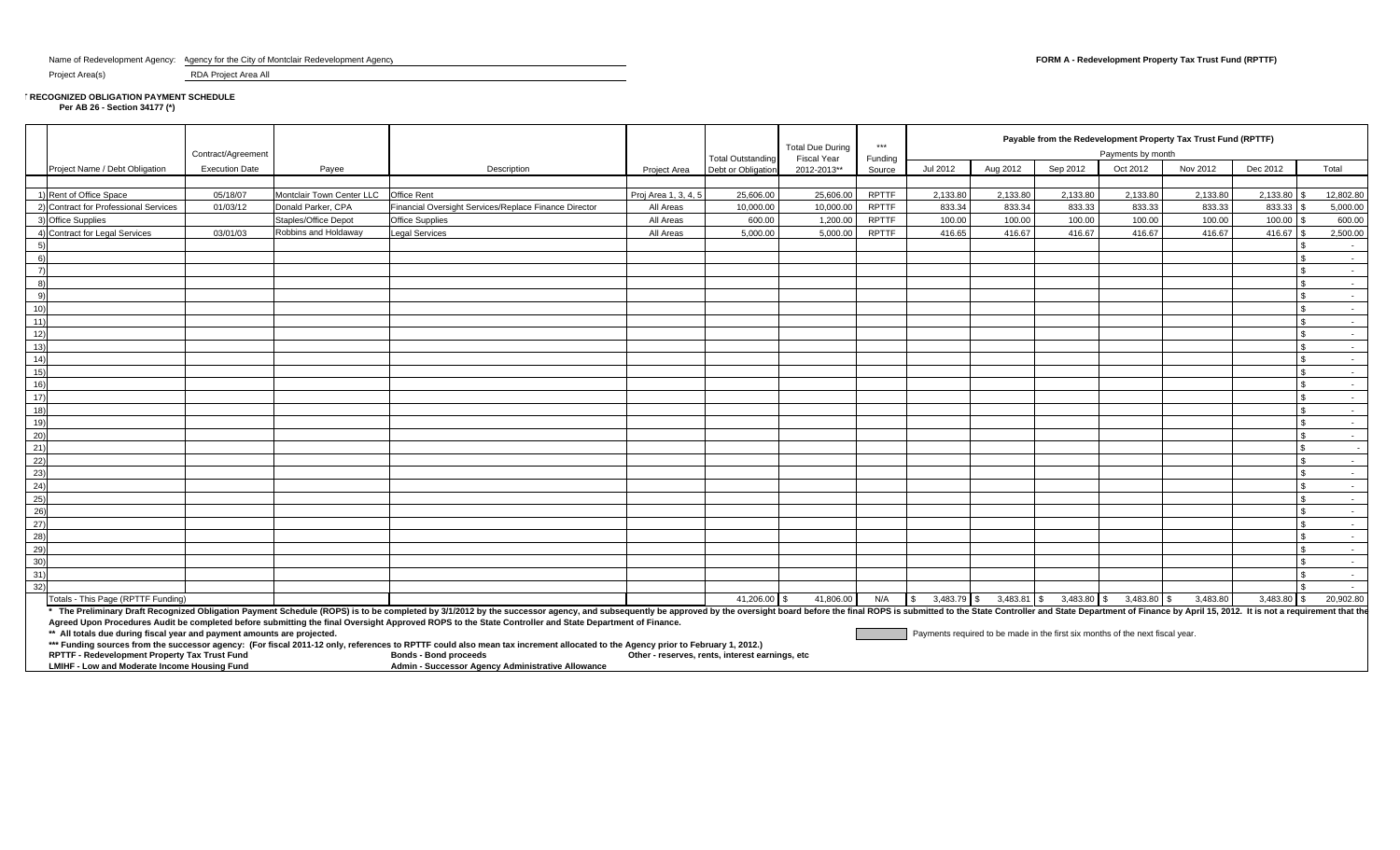# Project Area(s) RDA Project Area All

**RAFT RECOGNIZED OBLIGATION PAYMENT SCHEDULE Per AB 26 - Section 34177 (\*)**

|                                              |                                                                                                                                            |                       |                                                         |                                                                                                                                                                                                                                |                    |                          |                                        | Funding      |                    |                           |                           | Payable from Other Revenue Sources  |              |           |                      |  |  |
|----------------------------------------------|--------------------------------------------------------------------------------------------------------------------------------------------|-----------------------|---------------------------------------------------------|--------------------------------------------------------------------------------------------------------------------------------------------------------------------------------------------------------------------------------|--------------------|--------------------------|----------------------------------------|--------------|--------------------|---------------------------|---------------------------|-------------------------------------|--------------|-----------|----------------------|--|--|
|                                              |                                                                                                                                            | Contract/Agreement    |                                                         |                                                                                                                                                                                                                                |                    | <b>Total Outstanding</b> | <b>Total Due During</b><br>Fiscal Year | Source       | Payments by month  |                           |                           |                                     |              |           |                      |  |  |
|                                              | Project Name / Debt Obligation                                                                                                             | <b>Execution Date</b> | Payee                                                   | Description                                                                                                                                                                                                                    | Project Area       | Debt or Obligation       | 2012-2013**                            | ***          | Jul 2012           | Aug 2012                  | Sep 2012                  | Oct 2012                            | Nov 2012     | Dec 2012  | Total                |  |  |
|                                              |                                                                                                                                            |                       |                                                         |                                                                                                                                                                                                                                |                    |                          |                                        |              |                    |                           |                           |                                     |              |           |                      |  |  |
|                                              | 1) Rehabilitation Loan Agreements                                                                                                          | 06/20/11              | Montclair Housing Corporation                           | Rehabilitation Loan for Replacement Housing / Other                                                                                                                                                                            | All Areas          | 1.000.000.00             | 1.000.000.00                           | <b>LMIHF</b> | 1.000.000.00 ****  |                           |                           |                                     |              |           | \$1.000.000.00       |  |  |
|                                              | 2) Housing Improvement Costs                                                                                                               | 06/21/11              | Neighborhood Partnership Housing                        | Safe Homes for Seniors Costs                                                                                                                                                                                                   | All Areas          | 4,000.00                 | 4.000.00                               | <b>LMIHF</b> | 4.000.00 ****      |                           |                           |                                     |              |           | 4,000.00             |  |  |
|                                              | 3) Housing Improvement Loans                                                                                                               | 06/21/11              |                                                         | Neighborhood Partnership Housing Single Family Housing Rehabiliation Loans                                                                                                                                                     | All Areas          | 270,000,00               | 270.000.00                             | LMIHF        | 30,000.00 ****     |                           |                           |                                     |              |           | 30,000,00            |  |  |
|                                              | 4) Homebuyers Assistance Program Agreement                                                                                                 | 12/20/93              | US Bank                                                 | Shared Appreciation Costs on Homebuyer Assistance Program                                                                                                                                                                      | Project Area 4 & 5 | 2.000.00                 | 2.000.00                               | <b>LMIHF</b> |                    |                           |                           |                                     |              | 1.000.00  | 1.000.00             |  |  |
|                                              | 5) Homebuyers Assistance Program Agreement                                                                                                 | 12/20/93              | US Bank                                                 | Homebuyer Assistance Program Servicing Fees                                                                                                                                                                                    | Project Area 4 & 5 | 304.00                   | 608.00                                 | <b>LMIHF</b> |                    |                           |                           |                                     |              | 304.00    | 304.00               |  |  |
|                                              | 6) Contract for Professional Service                                                                                                       | Month to Month        | andscape Maintenance Unlimited                          | Asset Maintenance                                                                                                                                                                                                              | Project Area 5     | 4.000.00                 | 4.000.00                               | LMIHF        | 333.00             | 333.00                    | 333.00                    | 333.00                              | 333.00       | 333.00    | 1.998.00             |  |  |
|                                              | 7) Employee Costs                                                                                                                          |                       | <b>Employees of Agency</b>                              | Affordability Monitoring & Project Mgmt Costs                                                                                                                                                                                  | All Areas          | 136.490.51               | 136.490.51                             | <b>LMIHF</b> | 11.374.21          | 11.374.21                 | 11.374.21                 | 11.374.21                           | 11.374.21    | 11.374.21 | 68.245.26            |  |  |
|                                              | 8) Contract Legal Services                                                                                                                 | 12/09/81              | Stradling, Yocca, Carlson & Rauth                       | egal Services                                                                                                                                                                                                                  | All Areas          | 48,000.00                | 48,000.00                              | LMIHF        | 4.000.00           | 4,000.00                  | 4.000.00                  | 4.000.00                            | 4,000.00     | 4,000.00  | 24,000.00            |  |  |
|                                              | 9) Office Supplies                                                                                                                         |                       | Staples/Office Depot                                    | Office Supplies                                                                                                                                                                                                                | All Areas          | 400.00                   | 400.00                                 | <b>LMIHF</b> | 33.34              | 33.34                     | 33.33                     | 33.33                               | 33.33        | 33.33     | 200.00               |  |  |
|                                              | 10) Contract Legal Services                                                                                                                | 03/01/03              | Robbins and Holdaway                                    | egal Services                                                                                                                                                                                                                  | All Areas          | 2.000.00                 | 2,000.00                               | LMIHF        | 166.66             | 166.66                    | 166.67                    | 166.67                              | 166.67       | 166.67    | 1.000.00             |  |  |
|                                              | 11) Maintenance Contract                                                                                                                   |                       | <b>Buchbinder Maintenance</b>                           | Vandalism Repairs                                                                                                                                                                                                              | Project Area 5     | 3,000.00                 | 3,000.00                               | <b>LMIHF</b> | 500.00             |                           | 500.00                    |                                     | 500.00       |           | 1,500.00             |  |  |
|                                              | 12) Housing Improvement Fees                                                                                                               | 06/21/11              | Neighborhood Partnership Housing                        | Service Fees for Grants                                                                                                                                                                                                        | All Areas          | 3.300.00                 | 3.300.00                               | LMIHF        | 3.300.00 ****      |                           |                           |                                     |              |           | 3.300.00             |  |  |
|                                              | 13) Housing Improvement Fees                                                                                                               | 06/21/11              | Neighborhood Partnership Housing Service Fees for Loans |                                                                                                                                                                                                                                | All Areas          | 30.000.00                | 30,000,00                              | LMIHF        | 30.000.00 ****     |                           |                           |                                     |              |           | 30,000,00            |  |  |
| $\frac{14}{15}$                              |                                                                                                                                            |                       |                                                         |                                                                                                                                                                                                                                |                    |                          |                                        |              |                    |                           |                           |                                     |              |           | $\sim$ $\sim$        |  |  |
| 16)                                          |                                                                                                                                            |                       |                                                         |                                                                                                                                                                                                                                |                    |                          |                                        |              |                    |                           |                           |                                     |              |           | $\sim$ $\sim$        |  |  |
| $\frac{18}{17}$                              |                                                                                                                                            |                       |                                                         |                                                                                                                                                                                                                                |                    |                          |                                        |              |                    |                           |                           |                                     |              |           | $\sim$ 100 $\pm$     |  |  |
| 18)                                          |                                                                                                                                            |                       |                                                         |                                                                                                                                                                                                                                |                    |                          |                                        |              |                    |                           |                           |                                     |              |           | $\sim$               |  |  |
|                                              |                                                                                                                                            |                       |                                                         |                                                                                                                                                                                                                                |                    |                          |                                        |              |                    |                           |                           |                                     |              |           | $\sim$               |  |  |
|                                              |                                                                                                                                            |                       |                                                         |                                                                                                                                                                                                                                |                    |                          |                                        |              |                    |                           |                           |                                     |              |           | $\sim$ $-$<br>$\sim$ |  |  |
|                                              |                                                                                                                                            |                       |                                                         |                                                                                                                                                                                                                                |                    |                          |                                        |              |                    |                           |                           |                                     |              |           | $\sim$               |  |  |
|                                              |                                                                                                                                            |                       |                                                         |                                                                                                                                                                                                                                |                    |                          |                                        |              |                    |                           |                           |                                     |              |           | <b>Contract</b>      |  |  |
|                                              |                                                                                                                                            |                       |                                                         |                                                                                                                                                                                                                                |                    |                          |                                        |              |                    |                           |                           |                                     |              |           | $\sim$               |  |  |
|                                              |                                                                                                                                            |                       |                                                         |                                                                                                                                                                                                                                |                    |                          |                                        |              |                    |                           |                           |                                     |              |           | $\sim$ 100 $\pm$     |  |  |
|                                              |                                                                                                                                            |                       |                                                         |                                                                                                                                                                                                                                |                    |                          |                                        |              |                    |                           |                           |                                     |              |           | $\sim$               |  |  |
|                                              |                                                                                                                                            |                       |                                                         |                                                                                                                                                                                                                                |                    |                          |                                        |              |                    |                           |                           |                                     |              |           | $\sim 10^{-1}$       |  |  |
|                                              |                                                                                                                                            |                       |                                                         |                                                                                                                                                                                                                                |                    |                          |                                        |              |                    |                           |                           |                                     |              |           | $\sim$               |  |  |
|                                              |                                                                                                                                            |                       |                                                         |                                                                                                                                                                                                                                |                    |                          |                                        |              |                    |                           |                           |                                     |              |           | $\sim 100$           |  |  |
|                                              |                                                                                                                                            |                       |                                                         |                                                                                                                                                                                                                                |                    |                          |                                        |              |                    |                           |                           |                                     |              |           | $\sim 100$           |  |  |
|                                              |                                                                                                                                            |                       |                                                         |                                                                                                                                                                                                                                |                    |                          |                                        |              |                    |                           |                           |                                     |              |           | $\sim$               |  |  |
|                                              |                                                                                                                                            |                       |                                                         |                                                                                                                                                                                                                                |                    |                          |                                        |              |                    |                           |                           |                                     |              |           | $\sim$ $-$           |  |  |
|                                              |                                                                                                                                            |                       |                                                         |                                                                                                                                                                                                                                |                    |                          |                                        |              |                    |                           |                           |                                     |              |           | $\sim$               |  |  |
| $\frac{32}{33}$                              |                                                                                                                                            |                       |                                                         |                                                                                                                                                                                                                                |                    |                          |                                        |              |                    |                           |                           |                                     |              |           | $\sim$ $-$           |  |  |
|                                              | <b>Totals - LMIHF</b>                                                                                                                      |                       |                                                         |                                                                                                                                                                                                                                |                    |                          | \$1,503,494.51 \$1,503,798.51          |              | 1.083.707.21       | 15.907.21<br>$\mathsf{S}$ | \$ 16.407.21 \$ 15.907.21 |                                     | 16.407.21    | 17.211.21 | \$1,165,547.26       |  |  |
|                                              | <b>Totals - Bond Proceeds</b>                                                                                                              |                       |                                                         |                                                                                                                                                                                                                                |                    |                          |                                        |              |                    |                           |                           |                                     |              |           | \$0.00               |  |  |
|                                              | Totals - Other                                                                                                                             |                       |                                                         |                                                                                                                                                                                                                                |                    |                          |                                        |              |                    |                           |                           |                                     |              |           | \$0.00               |  |  |
| $$1.503.494.51$ S<br>Grand total - This Page |                                                                                                                                            |                       |                                                         |                                                                                                                                                                                                                                |                    |                          |                                        |              | 1.083.707.21<br>S. |                           |                           | 15.907.21 S 16.407.21 S 15.907.21 S | 16.407.21 \$ | 17.211.21 | \$1.165.547.26       |  |  |
|                                              |                                                                                                                                            |                       |                                                         | * The Preliminary Draft Recognized Obligation Payment Schedule (ROPS) is to be completed by 3/1/2012 by the successor agency, and subsequently be approved by the oversight board before the final ROPS is submitted to the St |                    |                          |                                        |              |                    |                           |                           |                                     |              |           |                      |  |  |
|                                              | Procedures Audit be completed before submitting the final Oversight Approved ROPS to the State Controller and State Department of Finance. |                       |                                                         |                                                                                                                                                                                                                                |                    |                          |                                        |              |                    |                           |                           |                                     |              |           |                      |  |  |
|                                              | ** All total due during fiscal year and payment amounts are projected.                                                                     |                       |                                                         |                                                                                                                                                                                                                                |                    |                          |                                        |              |                    |                           |                           |                                     |              |           |                      |  |  |
|                                              |                                                                                                                                            |                       |                                                         | *** Funding sources from the successor agency: (For fiscal 2011-12 only, references to RPTTF could also mean tax increment allocated to the Agency prior to February 1, 2012.)                                                 |                    |                          |                                        |              |                    |                           |                           |                                     |              |           |                      |  |  |

RPTTF - Redevelopment Property Tax Trust Fund Bonds - Bond proceeds Other - reserves, rents, interest earnings, etc<br>LMIHF - Low and Moderate Income Housing Fund A

Name of Redevelopment Agency: **Example 2012 12: City of Montclair as Successor Agency for the City of Montclair Redevelopment Agency <b>For the City of Montclair Redevelopment Agency FORM B - All Revenue Sources Other Than**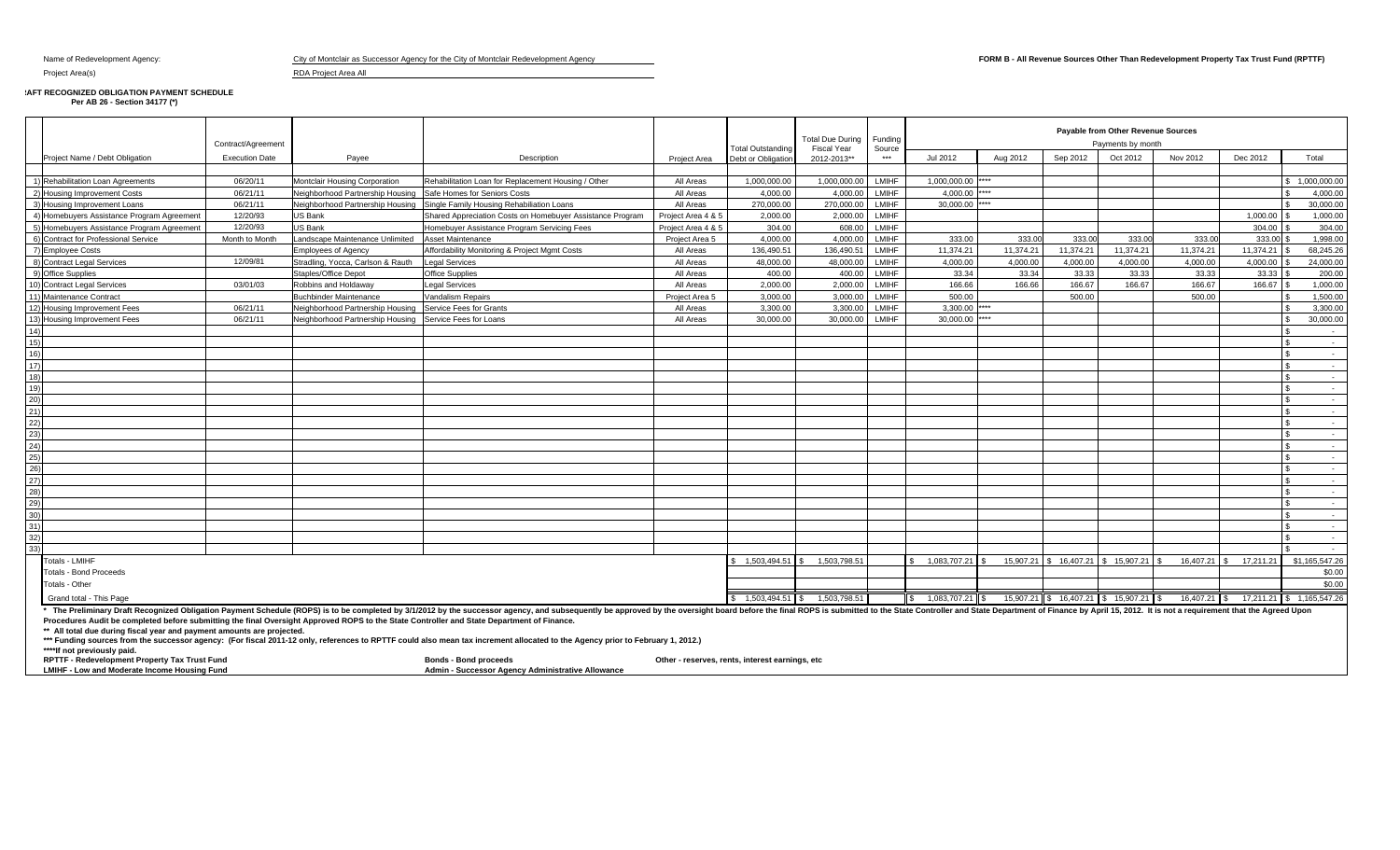Name of Redevelopment Agency: City of Montclair as Successor Agency for the City of Montclair Redevelopment Agency **Form C - Administrative Cost Allowance Paid With Redevelopment Property Tax Trust Fund (RPTTF)** 

Project Area(s) RDA Project Area All

## **DRAFT RECOGNIZED OBLIGATION PAYMENT SCHEDULE**

**Per AB 26 - Section 34177 (\*)**

|                                       |                                                              |                                        |                |                    | <b>Total Due During</b> |                       | Payable from the Administrative Allowance Allocation **** |           |           |                                                                              |           |              |                         |  |  |  |
|---------------------------------------|--------------------------------------------------------------|----------------------------------------|----------------|--------------------|-------------------------|-----------------------|-----------------------------------------------------------|-----------|-----------|------------------------------------------------------------------------------|-----------|--------------|-------------------------|--|--|--|
|                                       |                                                              |                                        |                | Total Outstanding  | <b>Fiscal Year</b>      | <b>Funding Source</b> | Payments by month                                         |           |           |                                                                              |           |              |                         |  |  |  |
| Project Name / Debt Obligation        | Payee                                                        | Description                            | Project Area   | Debt or Obligation | 2012-2013**             |                       | Jul 2012                                                  | Aug 2012  | Sep 2012  | Oct 2012                                                                     | Nov 2012  | Dec 2012     | Total                   |  |  |  |
|                                       |                                                              |                                        |                |                    |                         |                       |                                                           |           |           |                                                                              |           |              |                         |  |  |  |
| 1) Employee Costs                     | Employees of Agency / Successor Agency Payroll for Employees |                                        | All Areas      | 381,355.11         | 381,355.11              | Admin                 | 31,779.59                                                 | 31,779.59 | 31,779.59 | 31,779.59                                                                    | 31,779.59 | 31,779.59 \$ | 190,677.54              |  |  |  |
| 2) Contract for Legal Services        | Robbins & Holdaway                                           | <b>Legal Services</b>                  | All Areas      | 20,000,00          | 20.000.00               | Admin                 | 1,667.00                                                  | 1.667.00  | 1.667.00  | 1.667.00                                                                     | 1.667.00  | 1.667.00     | 10,002.00               |  |  |  |
| 3) Agency Vocational Training Costs   | League of California Cities                                  | Successor Agency Vocational Training   | All Areas      | 1,000.00           | 2,000.00                | Admin                 |                                                           |           | 1.000.00  |                                                                              |           |              | 1,000.00                |  |  |  |
| 4) Agency Insurance Costs             | Kessler-Alair Insurance Services                             | Public Employee's Bond                 | All Areas      | 175.00             | 175.00                  | Admin                 | 14.50                                                     | 14.50     | 14.50     | 14.50                                                                        | 14.50     | 14.50        | 87.00                   |  |  |  |
| 5) Agency Delivery Service            | <b>Federal Express Corp</b>                                  | <b>Delivery Service</b>                | All Areas      | 500.00             | 500.00                  | Admin                 | 41.67                                                     | 41.67     | 41.67     | 41.67                                                                        | 41.67     |              | 250.02                  |  |  |  |
| 6) Contract for Professional Service  | Hdl Coren & Cone                                             | Pass Through Calculations              | All Areas      | 10,000.00          | 20,000.00               | Admin                 |                                                           |           | 10,000.00 |                                                                              |           |              | 10,000.00               |  |  |  |
| 7) Contract for Professional Service  | Donald Parker, CPA                                           | <b>Financial Oversight Services</b>    | All Areas      | 40.000.00          | 40.000.00               | Admin                 | 3,333.34                                                  | 3.333.34  | 3.333.33  | 3.333.33                                                                     | 3.333.33  | 3.333.33     | 20.000.00               |  |  |  |
| 8) Contract for Legal Services        | Stradling, Yocca, Carlson & Rauth                            | Legal Services                         | All Areas      | 120,000.00         | 120,000.00              | Admin                 | 10,000.00                                                 | 10,000.00 | 10,000.00 | 10,000.00                                                                    | 10,000.00 | 10,000.00    | 60,000.00               |  |  |  |
| 9) Office Supplies                    | Staples/Office Depot                                         | <b>Office Supplies</b>                 | All Areas      | 400.00             | 400.00                  | Admin                 | 33.34                                                     | 33.34     | 33.33     | 33.33                                                                        | 33.33     | $33.33$ \$   | 200.00                  |  |  |  |
| 10) Agency Insurance Costs            | California Insurance Pool Authority                          | General Liablity Insurance             | All Areas      | 194,916.00         | 194,916.00              | Admin                 | 605.00                                                    | 605.00    | 605.00    | 605.00                                                                       | 605.00    | 605.00 \$    | 3,630.00                |  |  |  |
| 11) Agency Insurance Costs            | California Insurance Pool Authority                          | Earthquake/Flood Insurance             | All Areas      | 9,248.00           | 9,248.00                | Admin                 | 771.00                                                    | 771.00    | 771.00    | 771.00                                                                       | 771.00    | 771.00       | 4,626.00                |  |  |  |
| 12) Agency Insurance Costs            | Kessler-Alair Insurance Services                             | Fire Insurance                         | All Areas      | 1,753.00           | 1,753.00                | Admin                 | 146.00                                                    | 146.00    | 146.00    | 146.00                                                                       | 146.00    | 146.00 \$    | 876.00                  |  |  |  |
| 13) Overhead Costs                    | City of Montclair                                            | <b>Overhead Utility Costs</b>          | All Areas      | 31,926.00          | 31,926.00               | Admin                 | 2,660.50                                                  | 2,660.50  | 2,660.50  | 2,660.50                                                                     | 2.660.50  | 2.660.50     | 15,963.00               |  |  |  |
| 14) Employee Costs                    | City of Montclair                                            | <b>Indirect Staff Charges</b>          | All Areas      | 215.484.00         | 215.484.00              | Admin                 | 17,957.00                                                 | 17.957.00 | 17.957.00 | 17.957.00                                                                    | 17.957.00 | 17.957.00 \$ | 107,742.00              |  |  |  |
| 15) Retirement Costs                  | City of Montclair                                            | <b>Retiree Pension and Benefits</b>    | All Areas      | 34,481.08          | 34,481.08               | Admin                 | 2,873.42                                                  | 2,873.42  | 2,873.42  | 2,873.42                                                                     | 2,873.42  | 2,873.42     | 17,240.52               |  |  |  |
| 16) Member Fee                        | Gold Line Construction Authority                             | Gold Line Membership                   | Project Area 3 | 30,000.00          | 30.000.00               | Admin                 | 30.000.00 ****                                            |           |           |                                                                              |           |              | 30.000.00               |  |  |  |
| 17) Contract for Professional Service | First American Data Tree                                     | <b>Property Search Services</b>        | Project Area 3 | 1,500.00           | 1,500.00                | Admin                 |                                                           | 500.00    |           |                                                                              | 500.00    |              | 1,000.00                |  |  |  |
| 18) Contract for Safekeeping Services | First Tennessee Bank Safekeeping                             | <b>Investment Safekeeping Services</b> | Project Area 3 | 1,400.00           | 1.400.00                | Admin                 |                                                           | 350.00    |           |                                                                              | 350.00    |              | 700.00                  |  |  |  |
| 19)                                   |                                                              |                                        |                |                    |                         |                       |                                                           |           |           |                                                                              |           |              | $\sim$                  |  |  |  |
| 20)                                   |                                                              |                                        |                |                    |                         |                       |                                                           |           |           |                                                                              |           |              | $\sim$ $-$              |  |  |  |
| 21)                                   |                                                              |                                        |                |                    |                         |                       |                                                           |           |           |                                                                              |           |              | $\mathcal{L}$<br>$\sim$ |  |  |  |
| 22)                                   |                                                              |                                        |                |                    |                         |                       |                                                           |           |           |                                                                              |           |              | \$<br>$\sim$            |  |  |  |
| 23)                                   |                                                              |                                        |                |                    |                         |                       |                                                           |           |           |                                                                              |           |              | £.<br>$\sim$            |  |  |  |
| 24)                                   |                                                              |                                        |                |                    |                         |                       |                                                           |           |           |                                                                              |           |              | $\sim$                  |  |  |  |
| 25)                                   |                                                              |                                        |                |                    |                         |                       |                                                           |           |           |                                                                              |           |              | $\sim$                  |  |  |  |
| (26)                                  |                                                              |                                        |                |                    |                         |                       |                                                           |           |           |                                                                              |           |              | $\sim$                  |  |  |  |
| 27)                                   |                                                              |                                        |                |                    |                         |                       |                                                           |           |           |                                                                              |           |              | $\sim$                  |  |  |  |
| 28)                                   |                                                              |                                        |                |                    |                         |                       |                                                           |           |           |                                                                              |           |              | $\sim$ $-$              |  |  |  |
|                                       |                                                              |                                        |                |                    |                         |                       |                                                           |           |           |                                                                              |           |              | $\sim$                  |  |  |  |
|                                       |                                                              |                                        |                |                    |                         |                       |                                                           |           |           |                                                                              |           |              | £.<br>$\sim$ $-$        |  |  |  |
|                                       |                                                              |                                        |                |                    |                         |                       |                                                           |           |           |                                                                              |           |              | \$.<br>$\sim$           |  |  |  |
|                                       |                                                              |                                        |                |                    |                         |                       |                                                           |           |           |                                                                              |           |              | £.<br>$\sim$            |  |  |  |
|                                       |                                                              |                                        |                |                    |                         |                       |                                                           |           |           |                                                                              |           |              | $\sim$                  |  |  |  |
|                                       |                                                              |                                        |                |                    |                         |                       |                                                           |           |           |                                                                              |           |              | $\mathcal{L}$<br>$\sim$ |  |  |  |
|                                       |                                                              |                                        |                |                    |                         |                       |                                                           |           |           |                                                                              |           |              | $\sim$ $-$              |  |  |  |
|                                       |                                                              |                                        |                |                    |                         |                       |                                                           |           |           |                                                                              |           |              |                         |  |  |  |
| <b>Totals - This Page</b>             |                                                              |                                        |                |                    |                         |                       |                                                           |           |           | $\vert$ \$ 101,882.36 \$ 72,732.36 \$ 82,882.34 \$ 71,882.34 \$ 72,732.34 \$ |           | 71,882.34    | \$473.994.08            |  |  |  |

\* The Preliminary Draft Recognized Obligation Payment Schedule (ROPS) is to be completed by 3/1/2012 by the successor agency, and subsequently be approved by the oversight board before the final ROPS is submitted to the St **requirement that the Agreed Upon Procedures Audit be completed before submitting the final Oversight Approved ROPS to the State Controller and State Department of Finance.**

**\*\* All total due during fiscal year and payment amounts are projected.** 

**\*\*\* Funding sources from the successor agency: (For fiscal 2011-12 only, references to RPTTF could also mean tax increment allocated to the Agency prior to February 1, 2012.)**

RPTTF - Redevelopment Property Tax Trust Fund **Find Bonds - Bond proceeds Bond proceeds Change Condumnation** Cher - reserves, rents, interest earnings, etc<br>
LMIHF - Low and Moderate Income Housing Fund **Adminical Admin** 

**Admin - Successor Agency Administrative Allowance** 

\*\*\*\* - Administrative Cost Allowance caps are 5% of Form A 6-month totals in 2011-12 and 3% of Form A 6-month totals in 2012-13. The calculation should not factor in pass through payments paid for with RPTTF in Form D.

**\*\*\*\*\* - If not previously paid.**